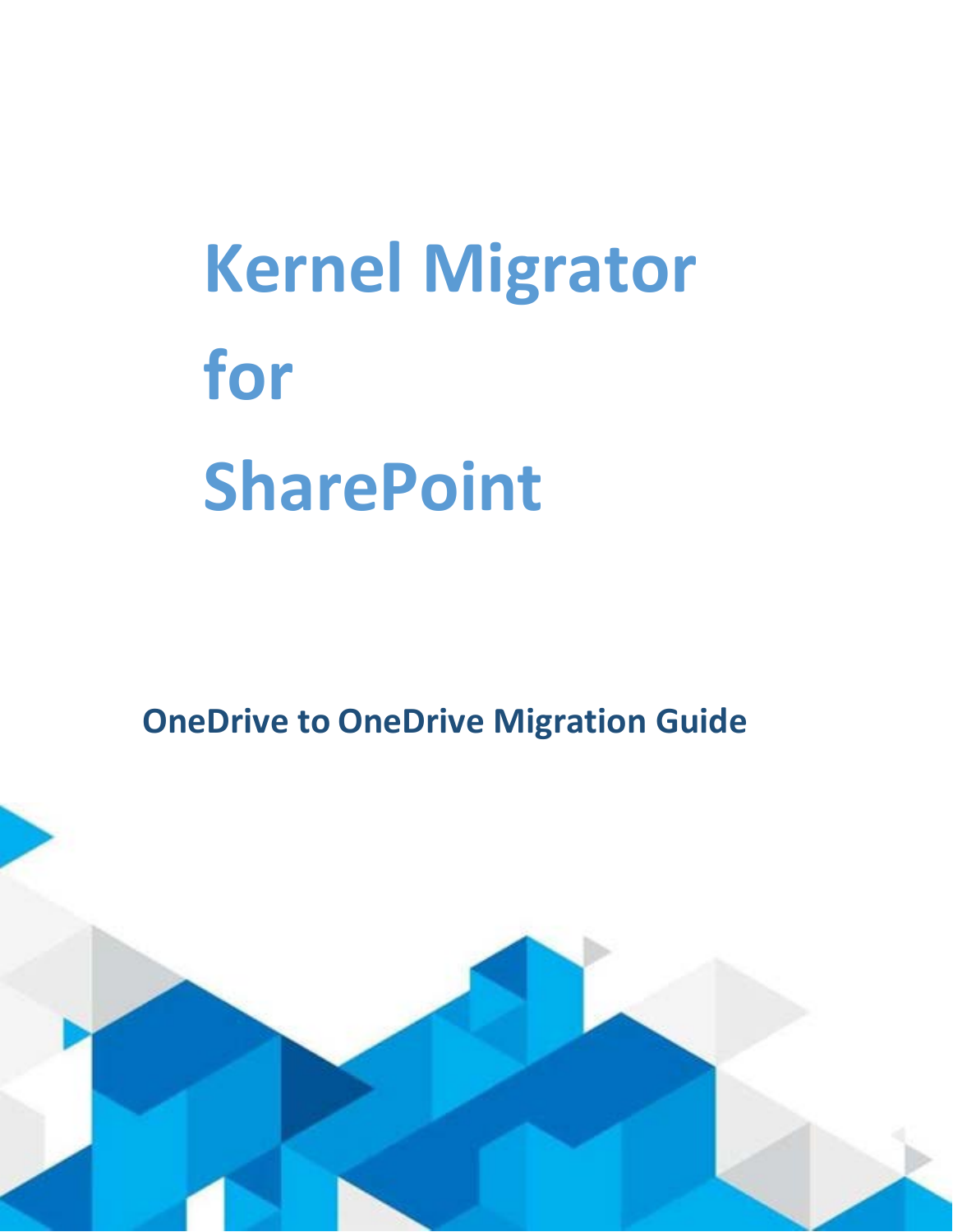# Migration from OneDrive for Business to OneDrive for Business

Migration form OneDrive for Business to OneDrive for Business is very easy with Kernel Migrator for SharePoint. The software will migrate complete content from one Office 365 tenant to another one that has OneDrive for Business. It can migrate between all plans of Office 365 and provides suitable features like proper mapping, adoptive filters, scheduled migration, migration report, etc.

#### • **Move documents and folder.**

The software can migrate overall content from OneDrive including the individual files or entire folders. The user gets the flexibility to connect with multiple OneDrive accounts using Office 365 Administrator credentials.

#### • **Migrates properties and permissions.**

While the software migrates files and folders, their properties and permissions also migrate with them. It means that after the completion of process, the user can access the files at the destination account similarly like at the source OneDrive storage.

#### • **Multiple filter options.**

The simple and efficient filters present in the software help in various manners like Date Filter, User Filter, File Filter, include folder, exclude folder, overwrite existing files, and many others.

• **Maps the OneDrive accounts correctly.**

The special mapping integrates both source and destination accounts with great accuracy. The software allows a simple wizard with drop-down option to select the respective destination for a source tenant.

#### • **Generates Migration report.**

After the completion of migration activity, the software generates the report where the user can see the status of each migrated object.

## Add OneDrive for Business as Source

You need to add the one account as a source and the second account as a destination in KernelMigrator for SharePoint. Then you can start the migration as:

1. Open Kernel Migrator for SharePoint. In the source pane, right click on OneDrive for Business and click **Add OneDrive for Business**.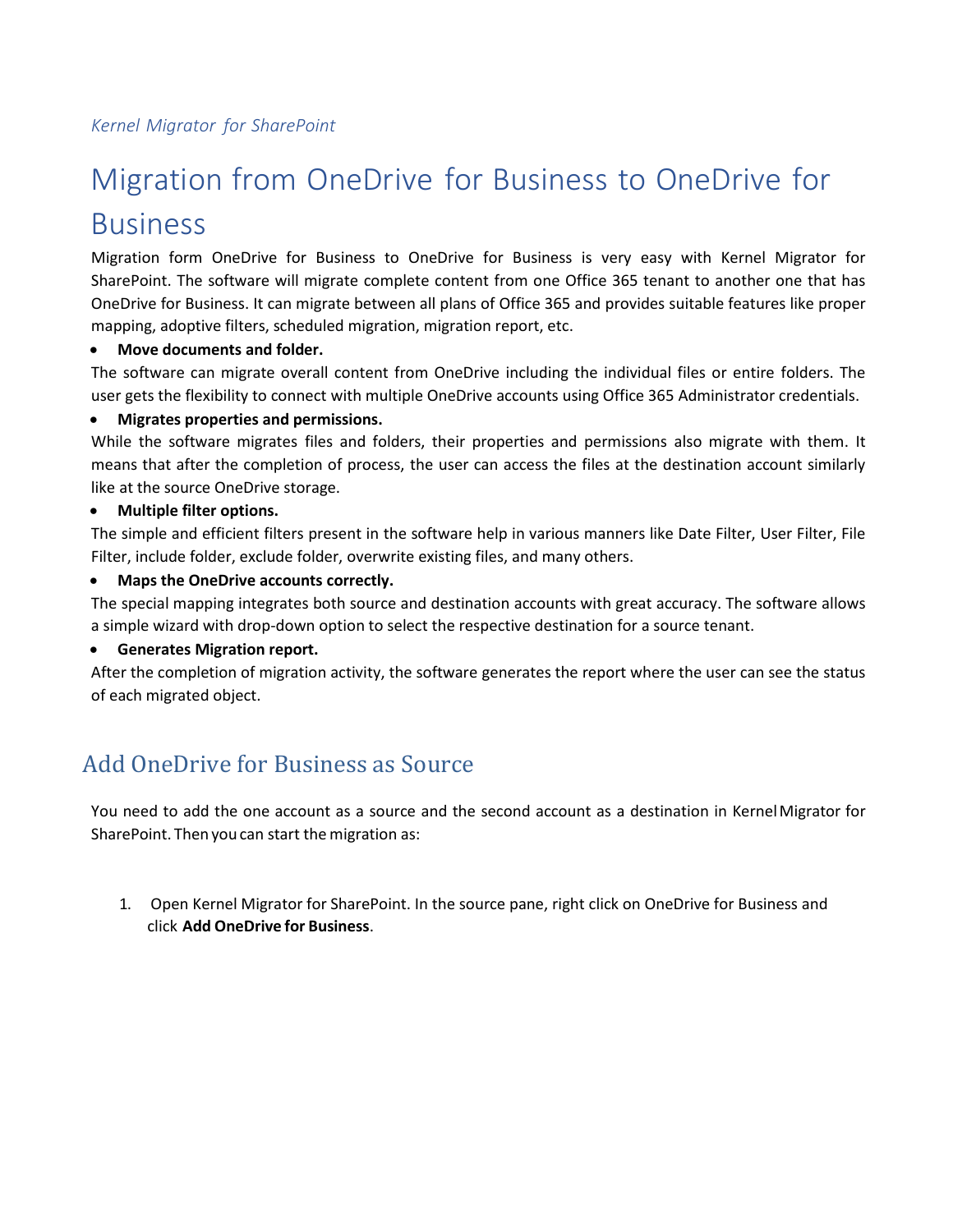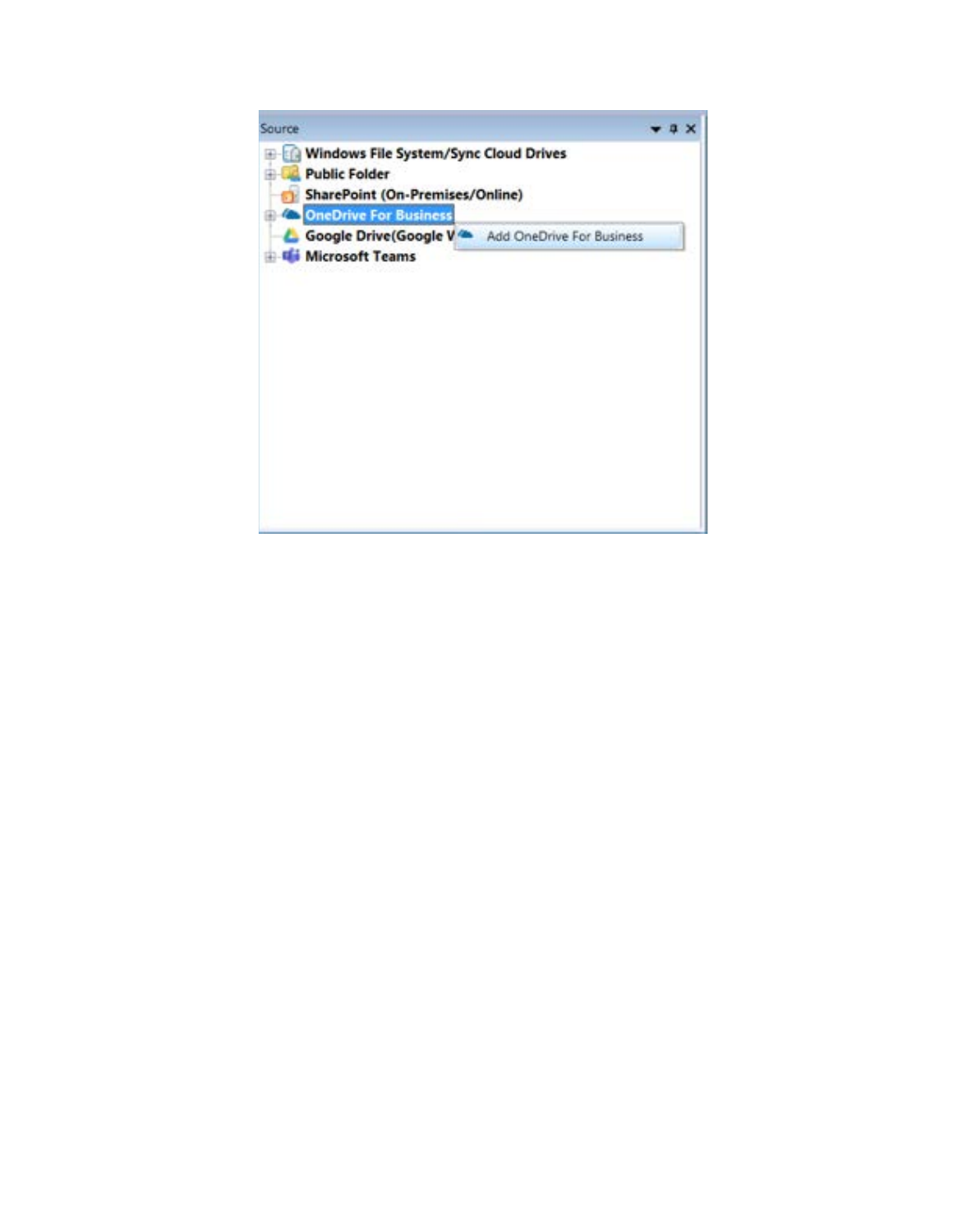2. Enter the source OneDrive account details.

|               | ×<br><b>Add OneDrive For Business</b>                                                    |
|---------------|------------------------------------------------------------------------------------------|
| Project Name: | OneDrive-Test-Migration                                                                  |
| Target Type:  | <b>Admin Tenant Account</b><br>$\checkmark$                                              |
| Site Address: | https://lepidesoftware-admin.sharepoint.com<br>e.g (https://domain-admin.sharepoint.com) |
| User ID:      | sudesh@lepidesoftware.onmicrosoft.com                                                    |
| Password:     |                                                                                          |
|               | Cancel<br><b>OK</b>                                                                      |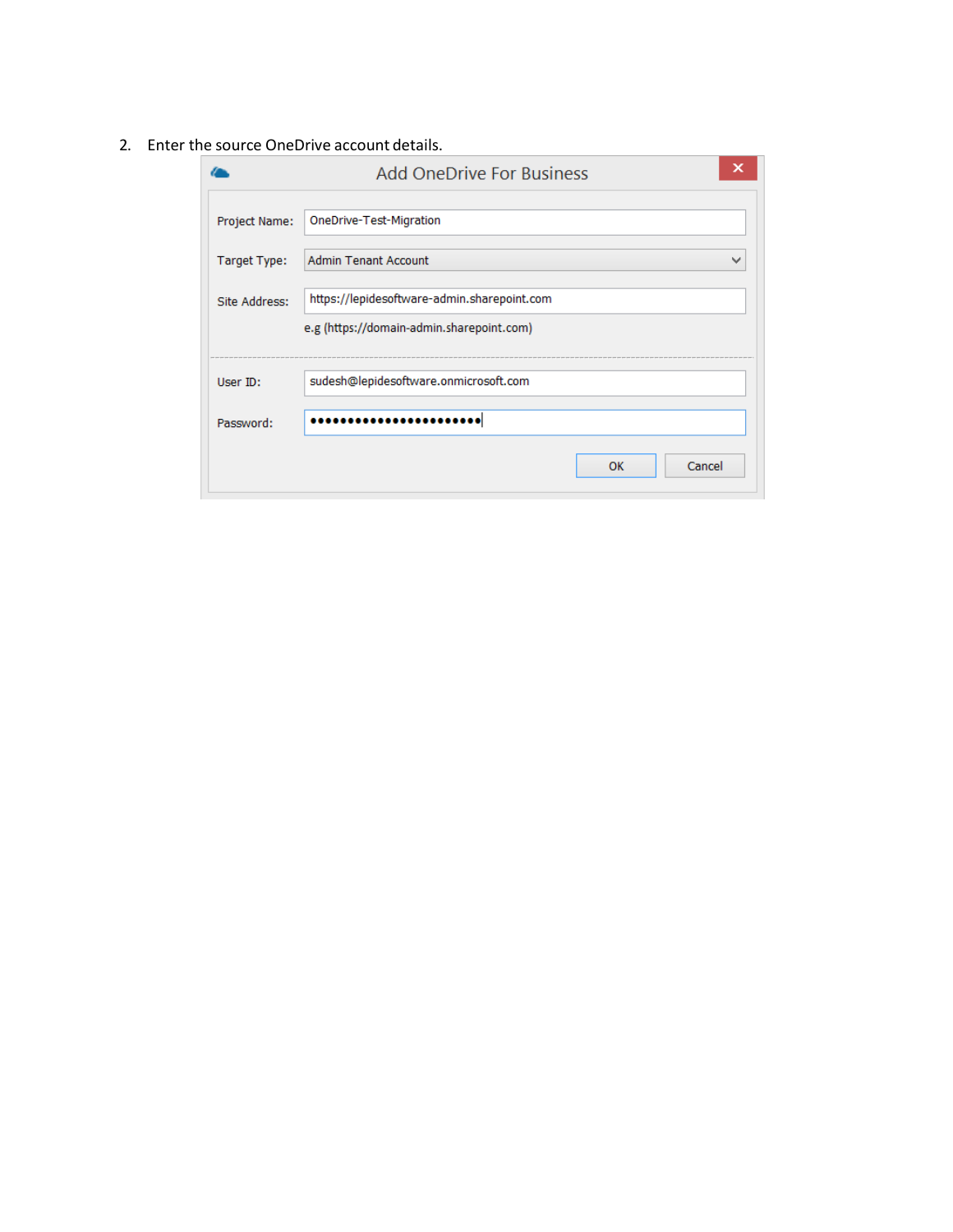3. It gets added in the source. Now, expand the project and you can see all the associated OneDrive platforms of multiple account associated with an Office 365 Administrator.

| Source                                       |  |
|----------------------------------------------|--|
| <b>Windows File System/Sync Cloud Drives</b> |  |
| <b>Public Folder</b>                         |  |
| SharePoint (On-Premises/Online)              |  |
| <b>OneDrive For Business</b>                 |  |
| <b>E vit</b> OneDrive-Test-Migration         |  |
| Frant Administration                         |  |
| OneDrive Users                               |  |
| Tarun lamba                                  |  |
| sudesh kumar                                 |  |
| illa Lists and Libraries                     |  |
| <b>Documents</b>                             |  |
| Form Templates                               |  |
| <b>ED</b> Social                             |  |
| Style Library                                |  |
| B John                                       |  |
| Paul walker                                  |  |
| <b>El-Aus</b> Jason                          |  |
| <b>El-Aus</b> Peter                          |  |
| <b>EL A. Gemma Gemma</b>                     |  |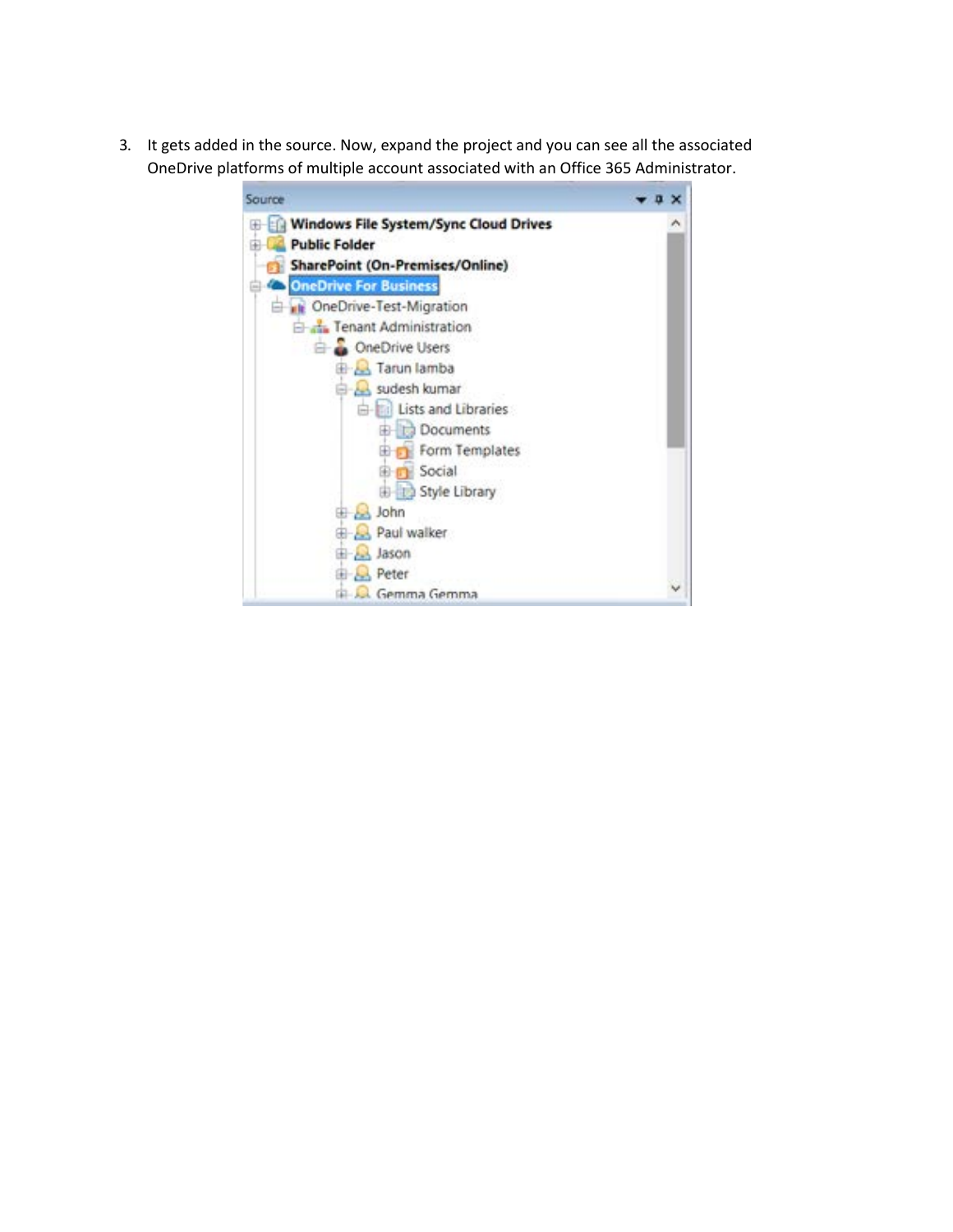## Add OneDrive for Business in Destination

1. Now, in the Destination panel, right-click on OneDrive for Business and select **Add OneDrive for Business**.

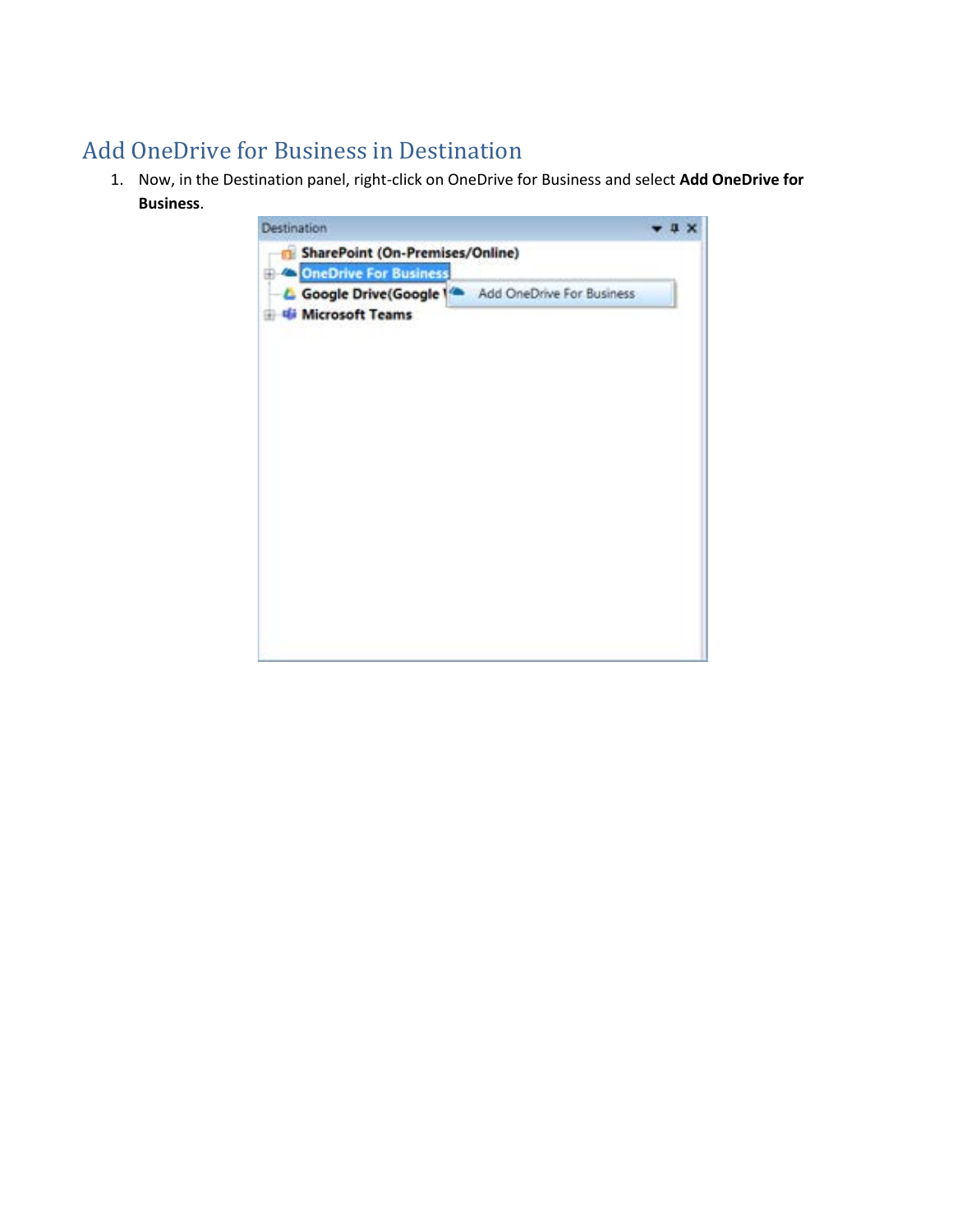2. Now provide the destination OneDrive account details. Click OK.

|               | <b>Add OneDrive For Business</b>                                                         | ×            |
|---------------|------------------------------------------------------------------------------------------|--------------|
| Project Name: | New-Test-Migration                                                                       |              |
| Target Type:  | <b>Admin Tenant Account</b>                                                              | $\checkmark$ |
| Site Address: | https://lepidesoftware-admin.sharepoint.com<br>e.g (https://domain-admin.sharepoint.com) |              |
| User ID:      | sudesh@lepidesoftware.onmicrosoft.com                                                    |              |
| Password:     |                                                                                          |              |
|               | Cancel<br><b>OK</b>                                                                      |              |

3. After connecting account with destination OneDrive section, you can expand the project name and see various OneDrive accounts.

| Destination                     | n. | × |
|---------------------------------|----|---|
| SharePoint (On-Premises/Online) |    | ⌒ |
| <b>OneDrive For Business</b>    |    |   |
| <b>ப்</b> New-Test-Migration    |    |   |
|                                 |    |   |
| <b>⊟</b> <i>D</i> neDrive Users |    |   |
| 由 <u>A</u> Tarun lamba          |    |   |
| 中心 sudesh kumar                 |    |   |
| 中心 John                         |    |   |
| 中心 Paul walker                  |    |   |
| 由 <u>A</u> Jason                |    |   |
| 由 <u>A</u> Peter                |    |   |
| 中心 Gemma Gemma                  |    |   |
| 中--A. Elie Carl                 |    |   |
| 由 <u>A</u> James                |    |   |
| 中人 Damien                       |    |   |
| 中人 Simon                        |    |   |
| 由 <u>A</u> sandeep verma        |    |   |
| 由 & Lepide                      |    |   |
| 由 A SaddamModernAuth            |    |   |
| 中心 Srinivasa Jonnala            |    |   |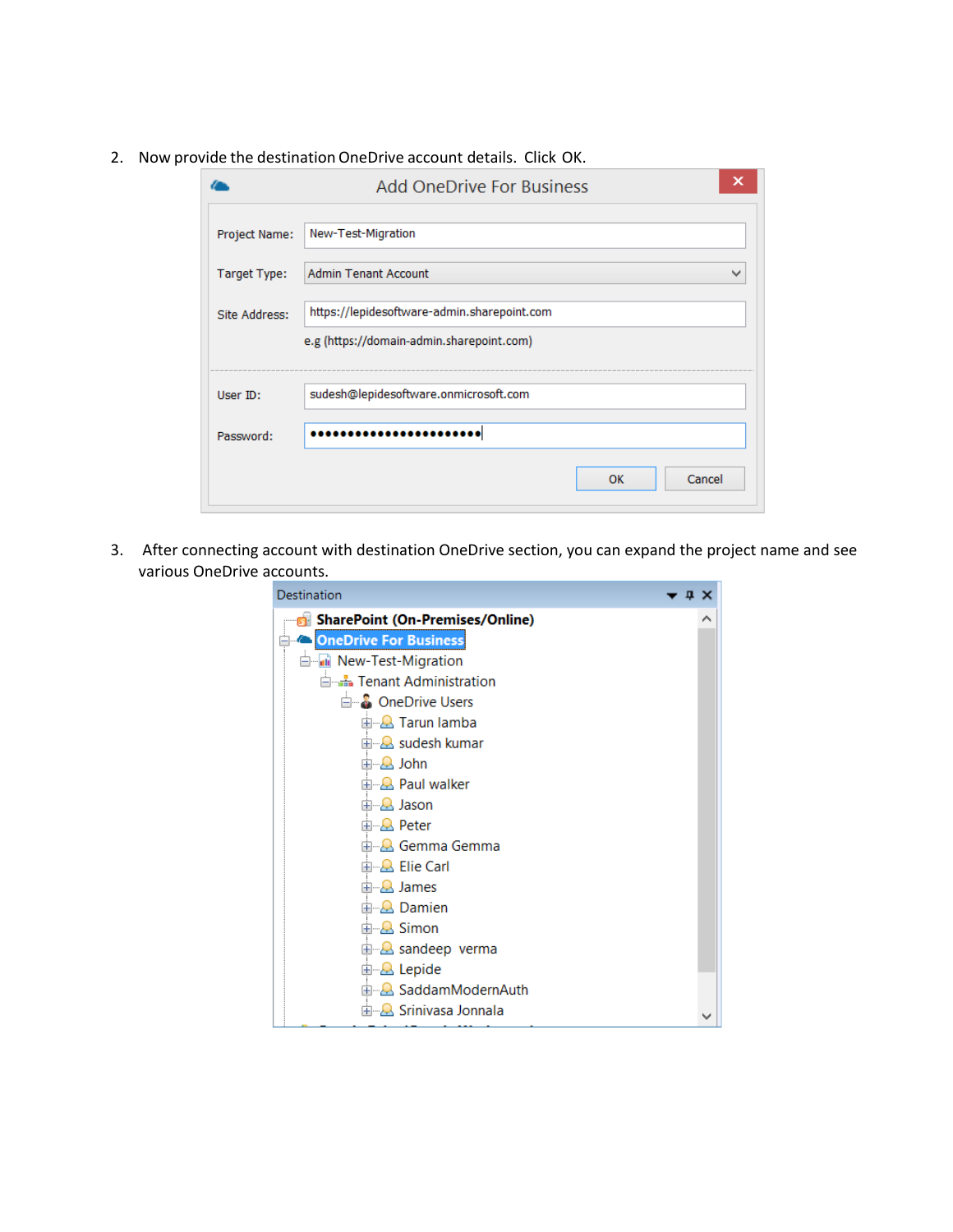### **Start the Migration**

1. Now right-click the source OneDrive account and choose Migrate to > OneDrive for Business.

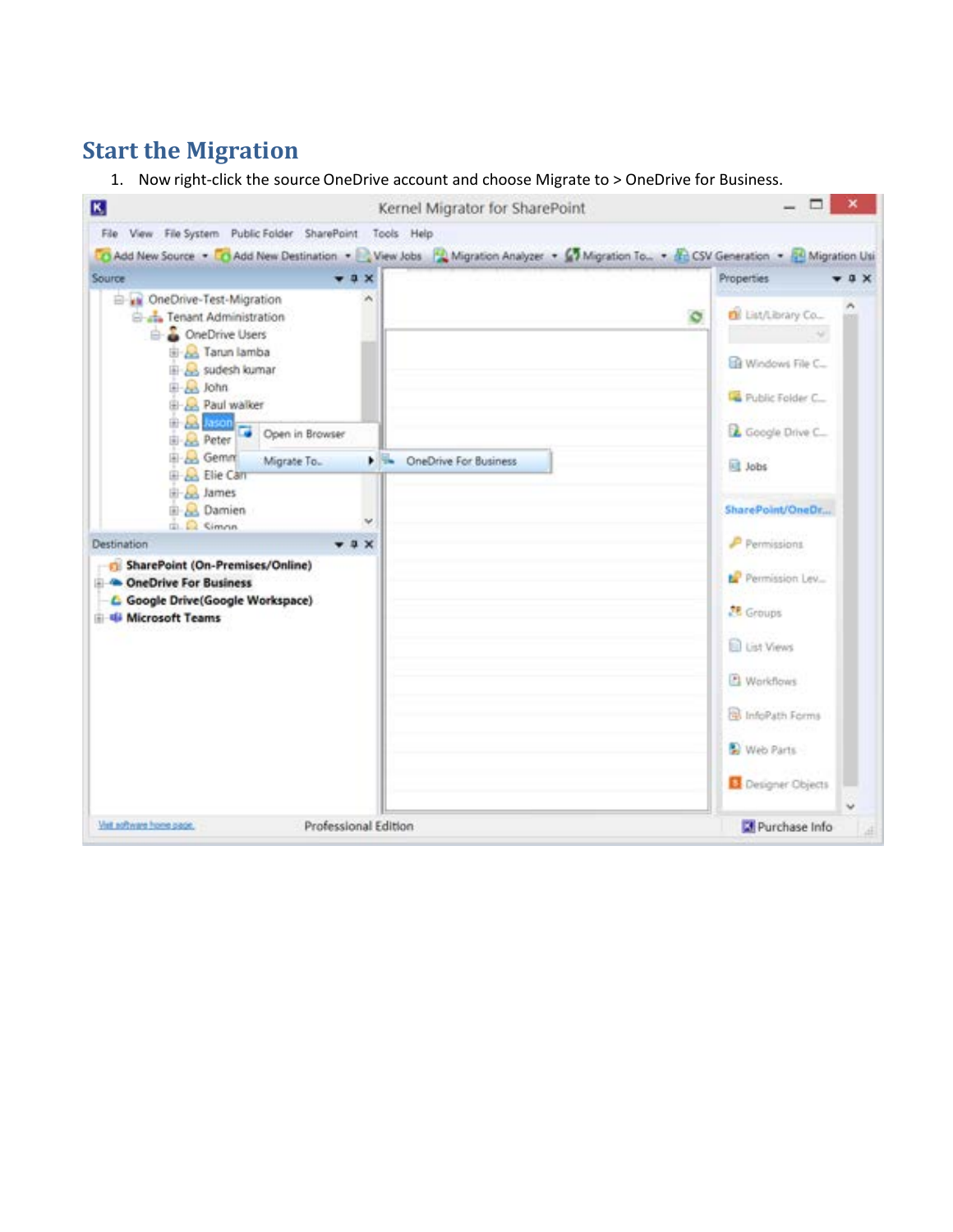|  |  |  | 2. The users of the source account get listed. You can add or remove users as per the need. Click Next. |
|--|--|--|---------------------------------------------------------------------------------------------------------|
|--|--|--|---------------------------------------------------------------------------------------------------------|

| <b>User Name</b>         | Email address            | Type                       |                   |
|--------------------------|--------------------------|----------------------------|-------------------|
| Tarun lamba              | tarun@lepidesoftware.onm | User                       |                   |
| sudesh kumar             | sudesh@lepidesoftware.on | User                       |                   |
| <b>B</b> John            | John@lepidesoftware.onmi | User                       |                   |
| <b>PE Paul walker</b>    | Paul@lepidesoftware.onmi | User                       |                   |
| Jason                    | Jason@lepidesoftware.on  | User                       |                   |
| Peter                    | Peter@lepidesoftware.onm | User.                      |                   |
| <sup>C</sup> Gemma Gemma | Gemma@lepidesoftware.o   | User                       |                   |
| Elie Carl                | Carl@lepidesoftware.onmi | <b>User</b>                |                   |
| <b>B</b> James           | James@lepidesoftware.on  | User                       |                   |
| <b>Damien</b>            | Damien@lepidesoftware.o  | User                       |                   |
| <b>PP</b> Simon          | Simon@lepidesoftware.on  | User                       |                   |
| sandeep verma            | sandeepv@lepidesoftware  | User                       |                   |
| <b>ELepide</b>           | Lepide@lepidesoftware.on | User                       |                   |
| SaddamModer              | SaddamModernAuth@lepid   | User                       |                   |
| Srinivasa Jonn           | SrinivasModernAuth@lepid | User                       |                   |
|                          |                          |                            |                   |
|                          |                          |                            |                   |
|                          |                          |                            |                   |
|                          |                          |                            |                   |
|                          |                          |                            |                   |
|                          |                          |                            |                   |
|                          |                          |                            |                   |
|                          |                          | BAdd User. <b>B</b> Remove | <b>Remove All</b> |
|                          |                          |                            |                   |
|                          |                          |                            |                   |
|                          |                          |                            |                   |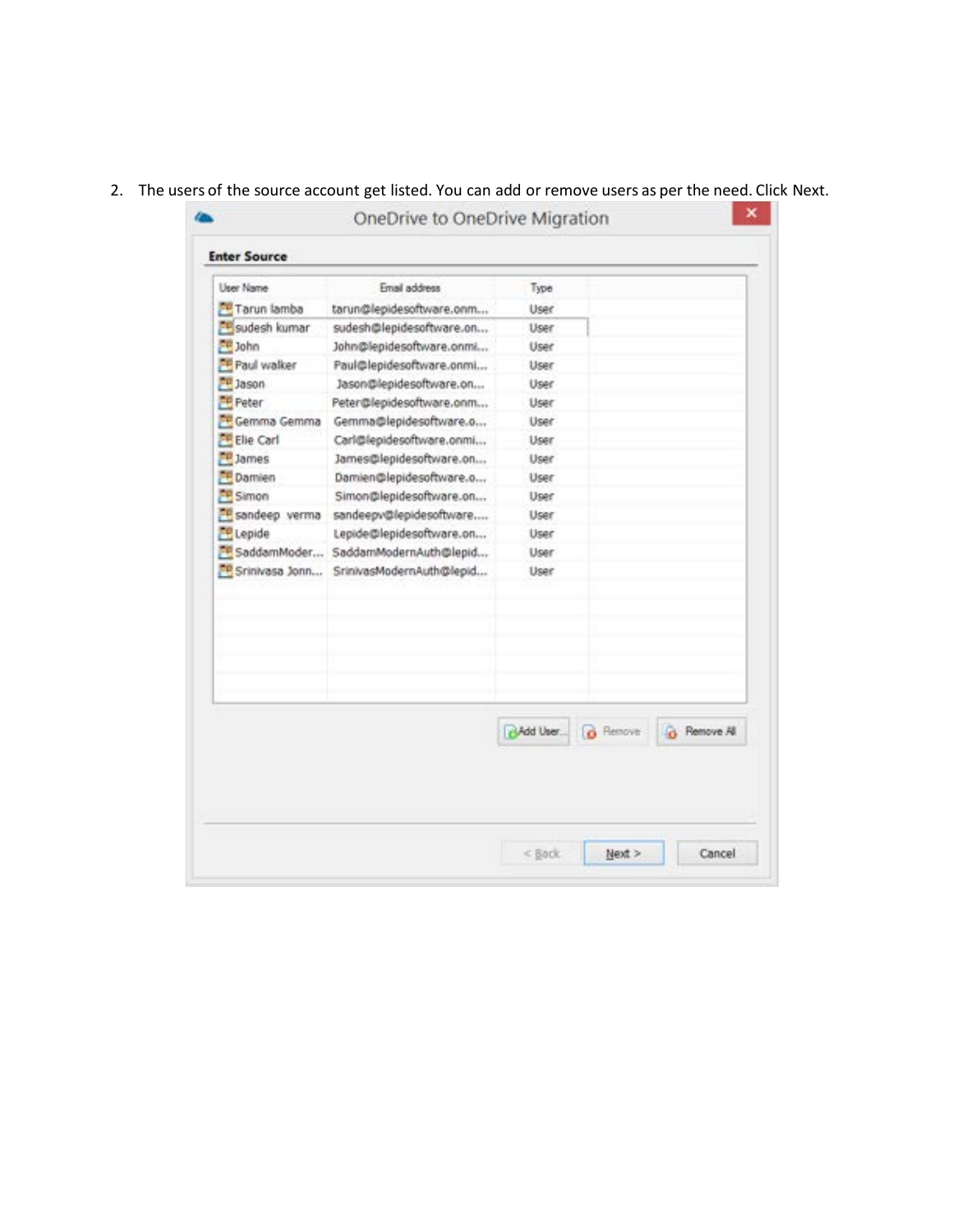3. Now the destination details will be displayed. Click Next.

|                                 | OneDrive to OneDrive Migration                                                                                                                                                       | ×      |
|---------------------------------|--------------------------------------------------------------------------------------------------------------------------------------------------------------------------------------|--------|
| <b>Select Destination</b>       |                                                                                                                                                                                      |        |
| <b>Select Migration Type</b>    |                                                                                                                                                                                      |        |
| <b>O</b> Bulk Migration         |                                                                                                                                                                                      |        |
| <b>Select Destination</b>       |                                                                                                                                                                                      |        |
| Project Name:                   | New-Test-Migration                                                                                                                                                                   | ✓      |
| Site URL:                       | https://lepidesoftware-admin.sharepoint.com                                                                                                                                          |        |
| User Name:                      | sudesh@lepidesoftware.onmicrosoft.com                                                                                                                                                |        |
| Library Name:                   |                                                                                                                                                                                      |        |
| Library URL:                    |                                                                                                                                                                                      |        |
| Note:<br>business.<br>business. | Simple Migration: The content will be migrated to the personal storage of an OneDrive for<br>Bulk Migration: The content can be migrated to all or selected users of an OneDrive for |        |
|                                 | $\leq$ Back<br>Next                                                                                                                                                                  | Cancel |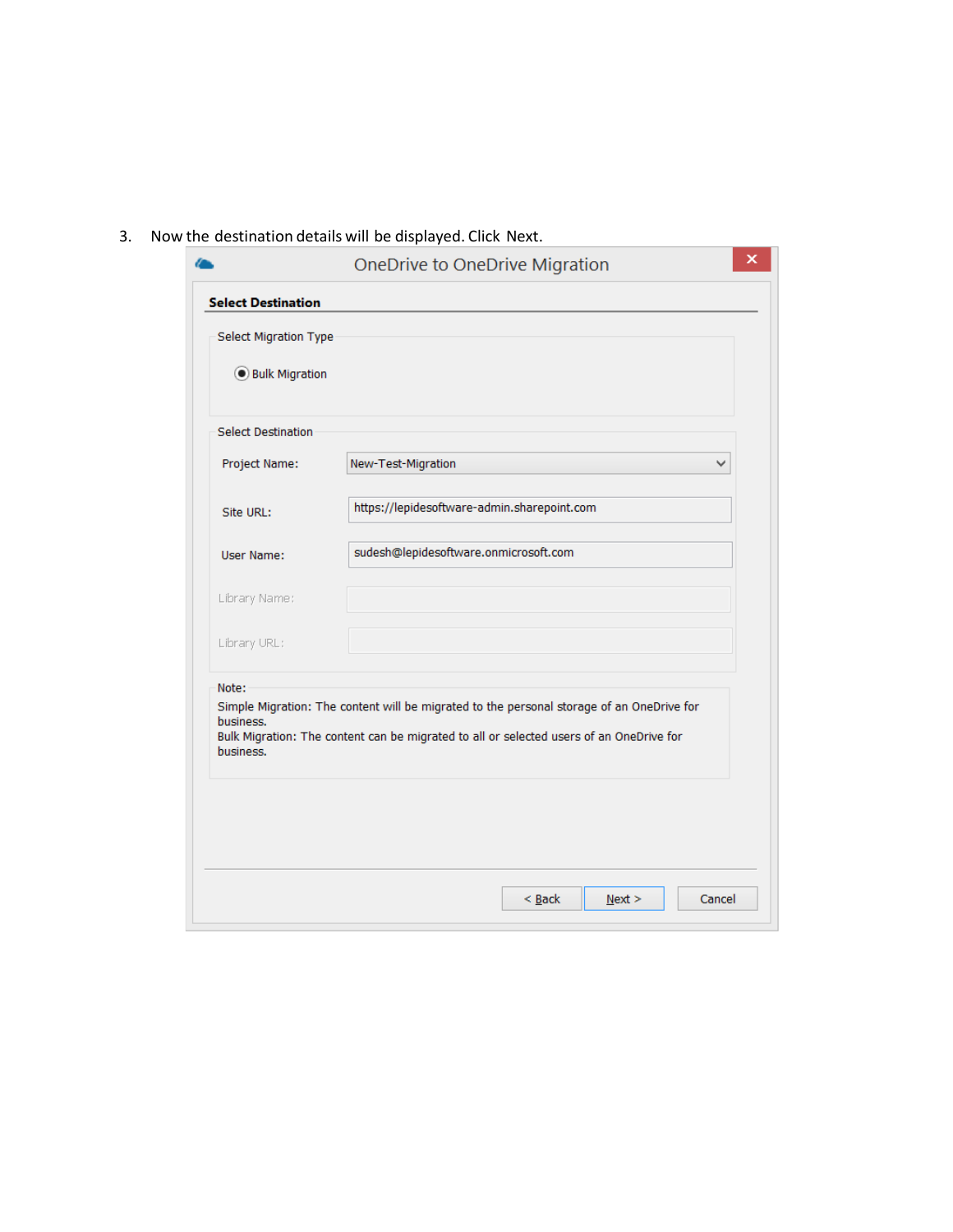4. Now, you can map source users with the target users. If you use the **Map automatically** option, the software will try to map similar users. Also, you can select target users manually for each source user. Click Next.

|                                           |                                   | <b>Map Automatically</b> |
|-------------------------------------------|-----------------------------------|--------------------------|
| Source OneDrive Use                       | Target OneDrive User              |                          |
| SrinivasModernAuth@                       | SrinivasModernAuth                |                          |
| SaddamModernAuth@                         | SaddamModernAuth                  |                          |
| Lepide@lepidesoftwar                      | Lepide@lepidesoftwar              |                          |
| sandeepv@lepidesoft                       | sandeepv@lepidesoft               |                          |
| Simon@lepidesoftwar                       | Simon@lepidesoftwar               |                          |
| Damien@lepidesoftwa                       | Damien@lepidesoftwa               |                          |
| James@lepidesoftwar                       | James@lepidesoftwar               |                          |
| Carl@lepidesoftware.o Carl@lepidesoftware |                                   |                          |
| Gemma@lepidesoftwa                        | Gemma@lepidesoftw                 |                          |
| Peter@lepidesoftware                      | Peter@lepidesoftware              |                          |
| Jason@lepidesoftware                      | Jason@lepidesoftwar               |                          |
| Paul@lepidesoftware.o                     | Paul@lepidesoftware               |                          |
| John@lepidesoftware                       | John@lepidesoftware               |                          |
| sudesh@lepidesoftwa                       | sudesh@lepidesoftwa               |                          |
| tarun@lepidesoftware                      | tarun@lepidesoftw<br>$\checkmark$ |                          |
|                                           | ⊽<br>tarun@lepidesof ^            |                          |
|                                           | sudesh@lepides<br>John@lepidesof  |                          |
|                                           | Paul@lepidesoft V                 |                          |
|                                           |                                   |                          |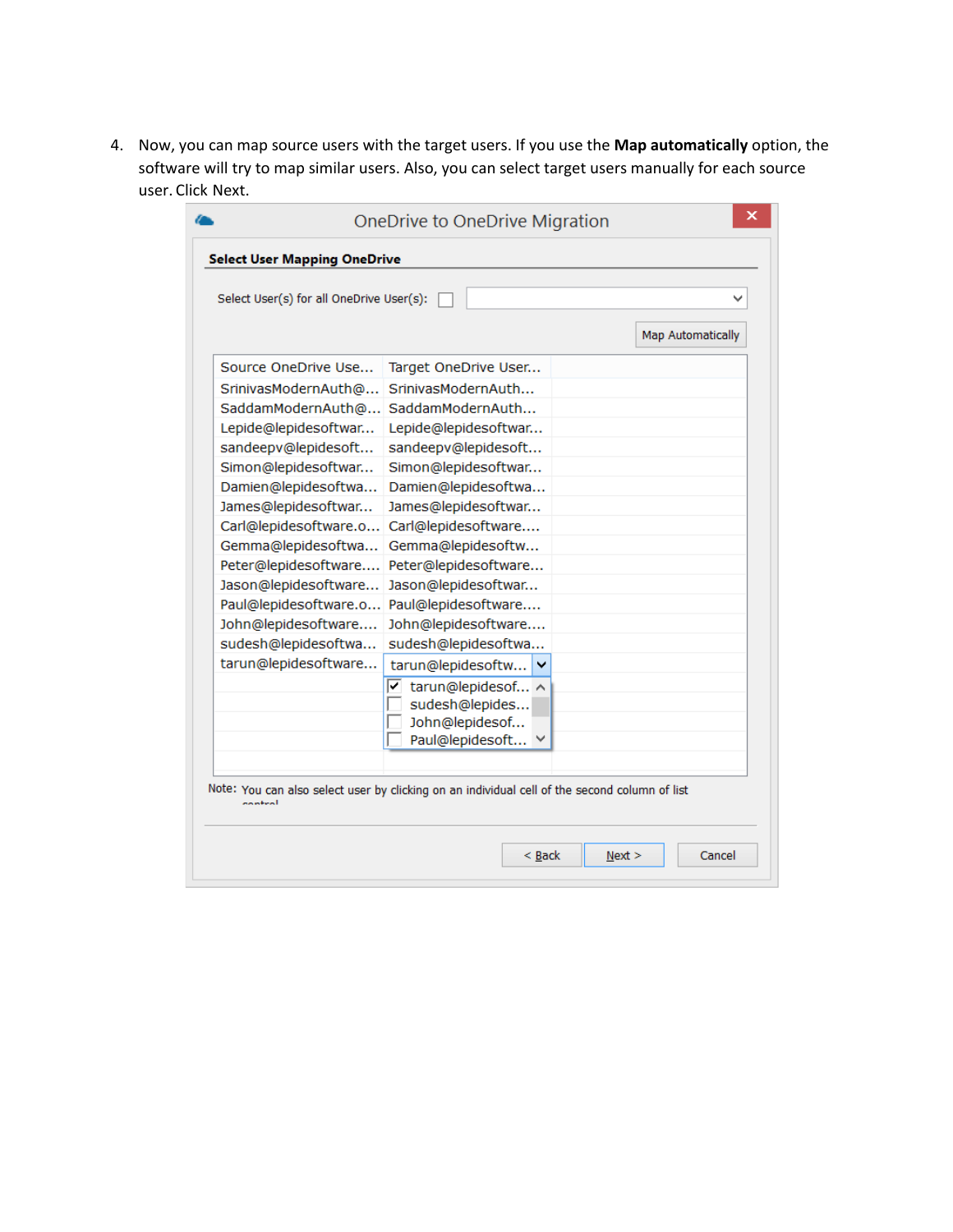5. Now, you can apply various filters. These filters will apply to the source OneDrive account data.

| √ Overwrite existing file(s)/Add as a new version                            |                    |                   |                      |              |
|------------------------------------------------------------------------------|--------------------|-------------------|----------------------|--------------|
| Upload file only if target file exists and is older than source file         |                    |                   |                      |              |
| Select if you want to migrate all data hierarchy into a separate folder      |                    |                   |                      |              |
| √ Folder Filter                                                              |                    |                   |                      |              |
| Include Folder(s)                                                            |                    | Exclude Folder(s) |                      |              |
| Bob;                                                                         |                    |                   |                      |              |
| NOTE: Use ";(Semicolon)" separate for multiple values. e.g (Folder1;Folder2) |                    |                   |                      |              |
| Select Filter                                                                |                    |                   |                      |              |
| <b>Date Filter</b>                                                           |                    |                   |                      |              |
| File Creation Date                                                           | Greater than       | v                 | 7/20/2021 6:20:25 PM | v            |
| And                                                                          | Less than          |                   | 7/20/2021 6:20:25 PM | $\checkmark$ |
| <b>File Modification Date</b>                                                | Greater than       | v                 | 7/20/2021 6:20:25 PM | $\checkmark$ |
| And                                                                          | Less than          |                   | 7/20/2021 6:20:25 PM | $\checkmark$ |
| <b>File Filter</b>                                                           |                    |                   |                      |              |
| File Name                                                                    | <b>Begins with</b> |                   |                      |              |
| <b>File Extension</b>                                                        | Begins with        |                   |                      |              |
| File Size( In Kilo Bytes) Greater than                                       |                    |                   |                      |              |
|                                                                              |                    |                   |                      |              |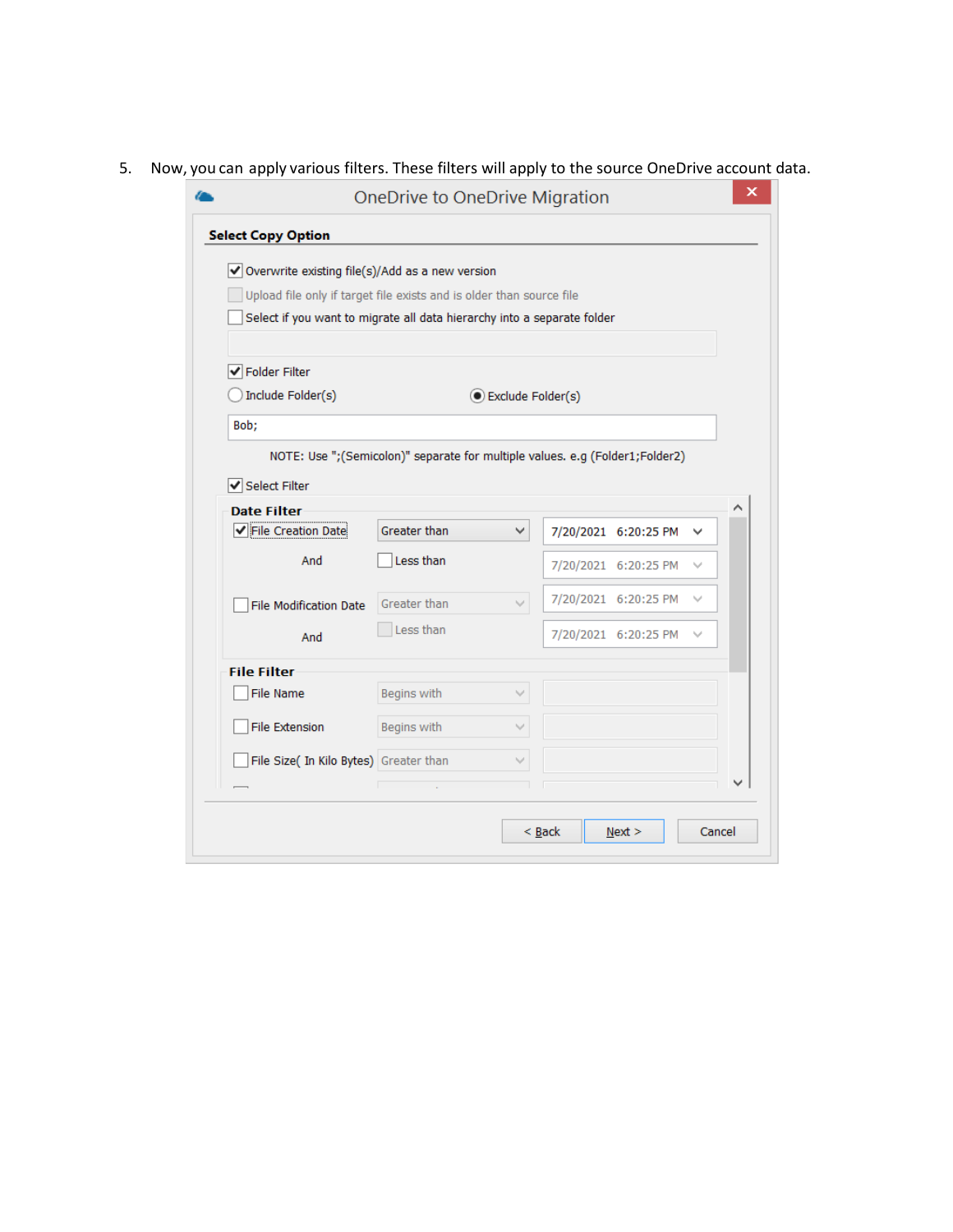6. Select **Execute Immediate**to run theinstant migrationor click **Schedule** option if you require to run the migration at a later time.

|                        | OneDrive to OneDrive Migration                                                   |
|------------------------|----------------------------------------------------------------------------------|
| <b>Select Schedule</b> |                                                                                  |
| Execute Immediate      |                                                                                  |
|                        |                                                                                  |
| Schedule               |                                                                                  |
|                        | Occurs everyday at 06:21:29 PM. Schedule will start from Tuesday, July 20, 2021. |
|                        |                                                                                  |
|                        |                                                                                  |
|                        |                                                                                  |
|                        |                                                                                  |
|                        |                                                                                  |
|                        |                                                                                  |
|                        |                                                                                  |
|                        |                                                                                  |
|                        |                                                                                  |
|                        |                                                                                  |
|                        |                                                                                  |
|                        |                                                                                  |
|                        | $\overline{\bullet}$<br>Change schedule                                          |
|                        |                                                                                  |
|                        |                                                                                  |
|                        |                                                                                  |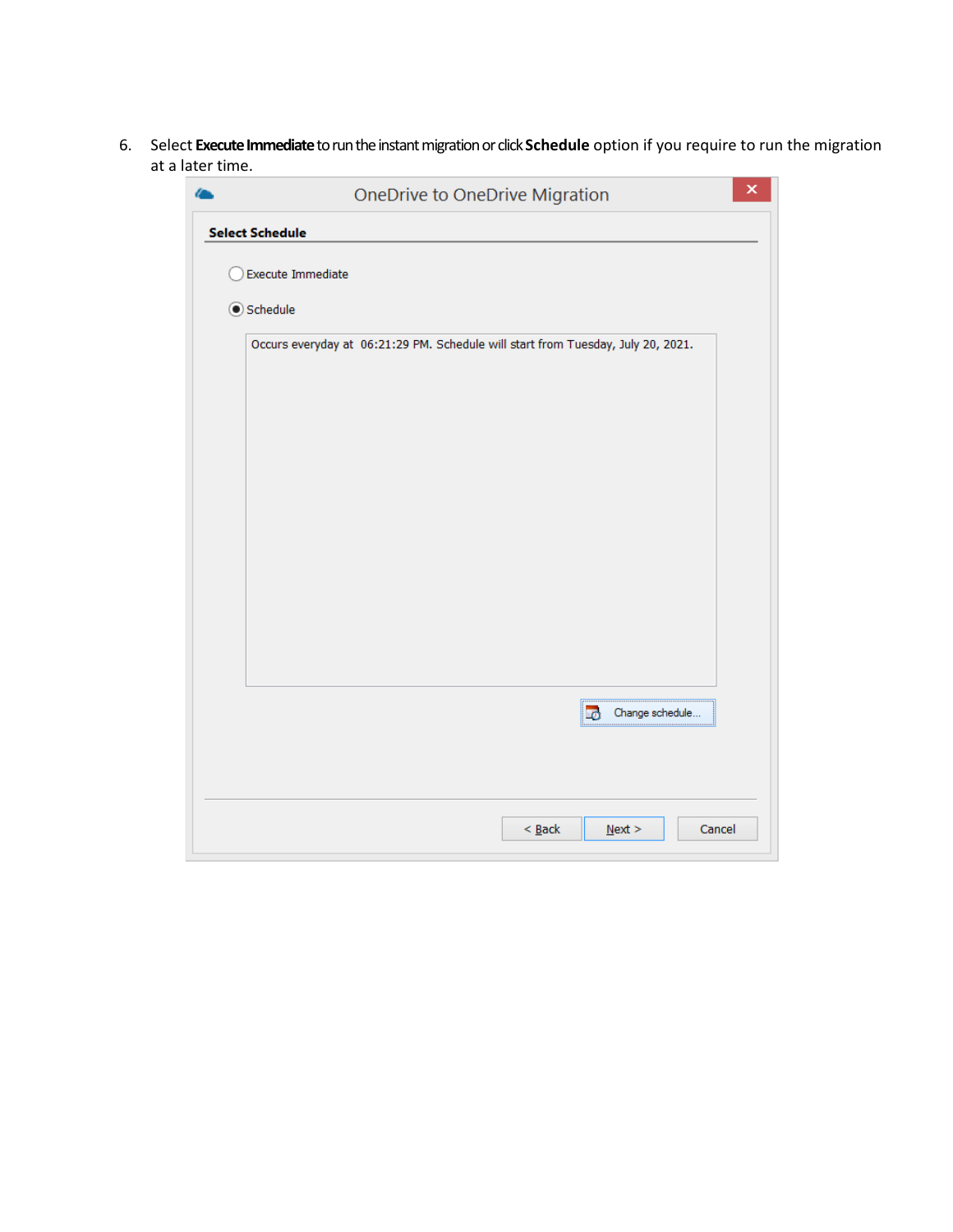**Note:** *If you want to schedule the migration, select the Schedule option and click Change schedule to provide the scheduledetails.*

| Occurs<br>$\bullet$ Daily<br>Weekly<br>Monthly<br>Once Only                      | Daily<br>$\,$ 1<br>Every: | ÷      | day(s) |                           |             |     |
|----------------------------------------------------------------------------------|---------------------------|--------|--------|---------------------------|-------------|-----|
|                                                                                  |                           |        |        |                           |             |     |
| Daily Frequency<br>Occurs once at                                                | 6:21:29 PM                |        | $\div$ |                           |             |     |
| Occurs every                                                                     | ÷<br>1,                   | Min(s) | v      | Starting at               | 12:00:00 AM |     |
|                                                                                  |                           |        |        | Ending at                 | 11:59:59 PM |     |
| Duration<br>Start Date:                                                          | 7/20/2021                 | ⊕≁     |        | End Date<br>. No End Date | 7/20/2021   | IJ۲ |
| Description                                                                      |                           |        |        |                           |             |     |
| Occurs everyday at 06:21:29 PM. Schedule will start from Tuesday, July 20, 2021. |                           |        |        |                           |             |     |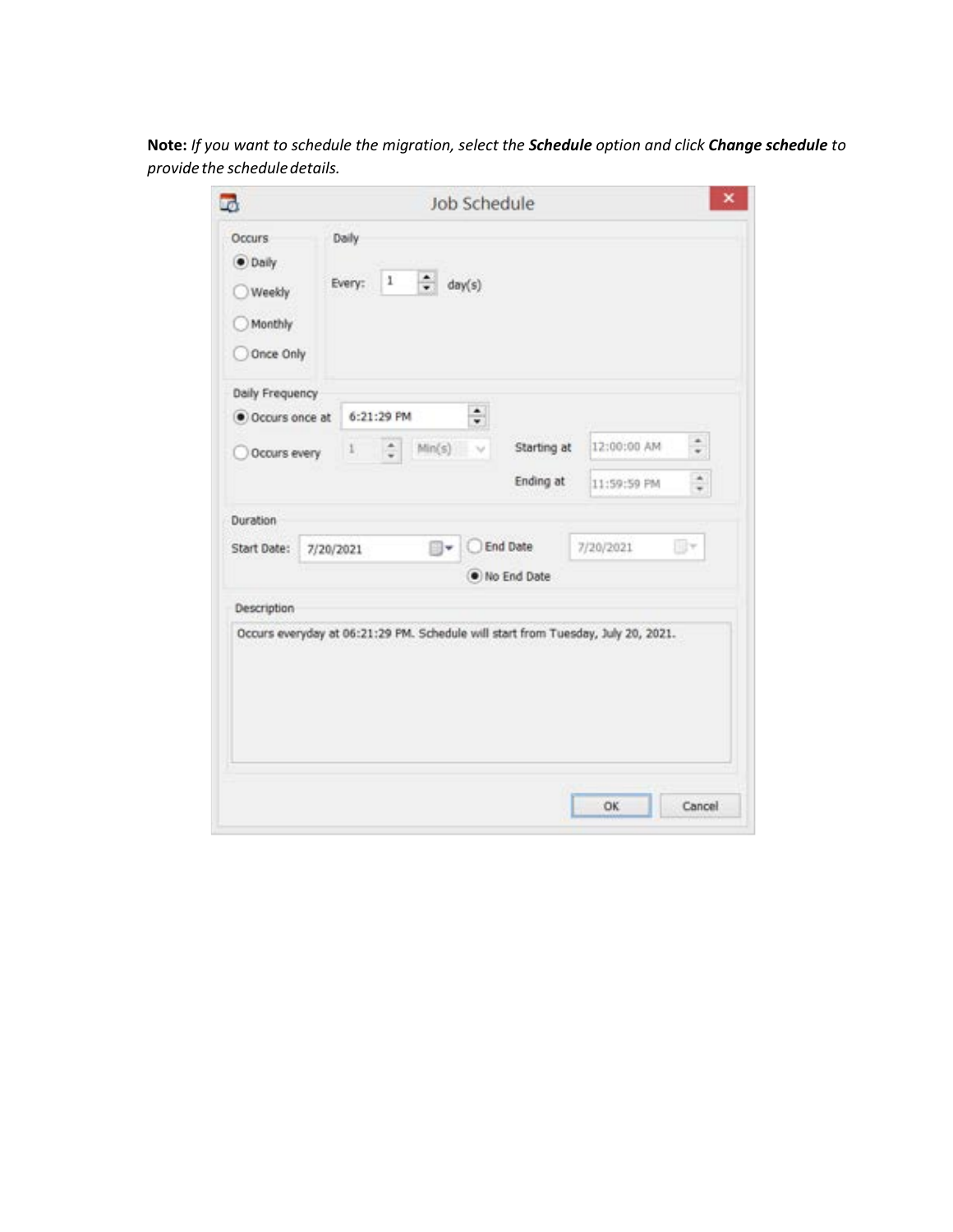7. Verify the migration summary and click OK.

|                                                                                                                                                                                                                                                                            | OneDrive to OneDrive Migration                                                                                                                                                                                                                                                                                                                                                                                                                                                                                                                                                                                                                                                                                                                                                                                                                                                                                                                                                                                                                                                                              |   |
|----------------------------------------------------------------------------------------------------------------------------------------------------------------------------------------------------------------------------------------------------------------------------|-------------------------------------------------------------------------------------------------------------------------------------------------------------------------------------------------------------------------------------------------------------------------------------------------------------------------------------------------------------------------------------------------------------------------------------------------------------------------------------------------------------------------------------------------------------------------------------------------------------------------------------------------------------------------------------------------------------------------------------------------------------------------------------------------------------------------------------------------------------------------------------------------------------------------------------------------------------------------------------------------------------------------------------------------------------------------------------------------------------|---|
| <b>Summary</b>                                                                                                                                                                                                                                                             |                                                                                                                                                                                                                                                                                                                                                                                                                                                                                                                                                                                                                                                                                                                                                                                                                                                                                                                                                                                                                                                                                                             |   |
| https://lepidesoftware-<br>https://lepidesoftware-<br>https://lepidesoftware-<br>https://lepidesoftware-<br>https://lepidesoftware-<br>https://lepidesoftware-<br>https://lepidesoftware-<br>https://lepidesoftware-<br>https://lepidesoftware-<br>https://lepidesoftware- | my.sharepoint.com/personal/sudesh_lepidesoftware_onmicrosoft_com/<br>https://lepidesoftware-my.sharepoint.com/personal/john_lepidesoftware_onmicrosoft_com/<br>https://lepidesoftware-my.sharepoint.com/personal/paul_lepidesoftware_onmicrosoft_com/<br>my.sharepoint.com/personal/jason_lepidesoftware_onmicrosoft_com/<br>https://lepidesoftware-my.sharepoint.com/personal/peter_lepidesoftware_onmicrosoft_com/<br>my.sharepoint.com/personal/gemma_lepidesoftware_onmicrosoft_com/<br>https://lepidesoftware-my.sharepoint.com/personal/carl_lepidesoftware_onmicrosoft_com/<br>my.sharepoint.com/personal/james_lepidesoftware_onmicrosoft_com/<br>my.sharepoint.com/personal/damien_lepidesoftware_onmicrosoft_com/<br>my.sharepoint.com/personal/simon_lepidesoftware_onmicrosoft_com/<br>my.sharepoint.com/personal/sandeepv_lepidesoftware_onmicrosoft_com/<br>my.sharepoint.com/personal/lepide_lepidesoftware_onmicrosoft_com/<br>my.sharepoint.com/personal/saddammodernauth_lepidesoftware_onmicrosoft_com/<br>my.sharepoint.com/personal/srinivasmodernauth_lepidesoftware_onmicrosoft_com/ | ́ |
|                                                                                                                                                                                                                                                                            |                                                                                                                                                                                                                                                                                                                                                                                                                                                                                                                                                                                                                                                                                                                                                                                                                                                                                                                                                                                                                                                                                                             |   |
| Selected Library Name is:<br><b>Documents</b>                                                                                                                                                                                                                              |                                                                                                                                                                                                                                                                                                                                                                                                                                                                                                                                                                                                                                                                                                                                                                                                                                                                                                                                                                                                                                                                                                             |   |
|                                                                                                                                                                                                                                                                            | Selected Copy Options are:<br>Overwrite existing file(s)/Add as a new version                                                                                                                                                                                                                                                                                                                                                                                                                                                                                                                                                                                                                                                                                                                                                                                                                                                                                                                                                                                                                               |   |
|                                                                                                                                                                                                                                                                            |                                                                                                                                                                                                                                                                                                                                                                                                                                                                                                                                                                                                                                                                                                                                                                                                                                                                                                                                                                                                                                                                                                             |   |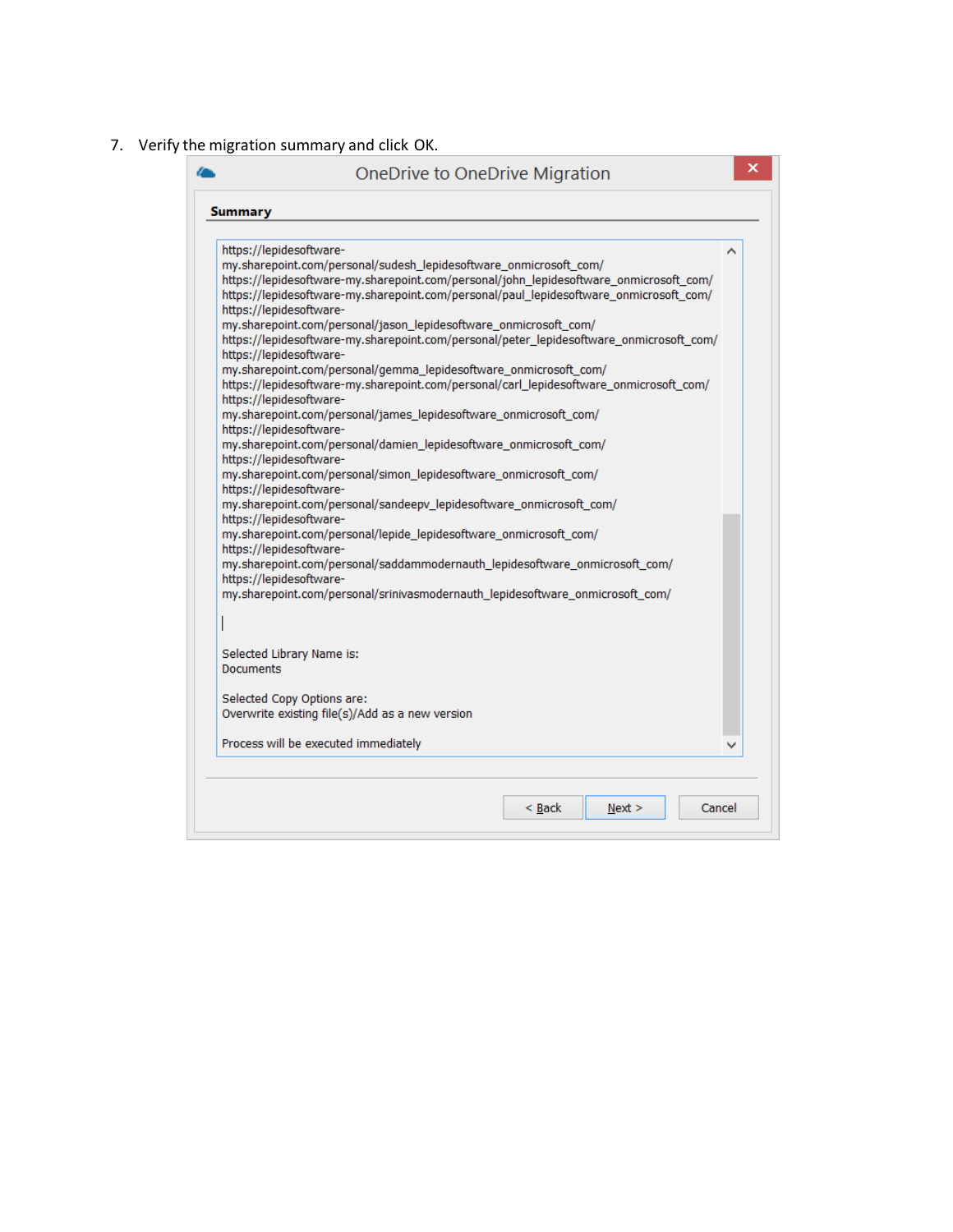8. You can view the progress of migration.

|                            | OneDrive to OneDrive Migration |             |              |        | × |
|----------------------------|--------------------------------|-------------|--------------|--------|---|
| Progress                   |                                |             |              |        |   |
|                            |                                |             |              |        |   |
| Progress summary:          |                                |             |              |        |   |
|                            |                                |             |              |        |   |
|                            |                                |             |              |        |   |
| Test0001.xlsx is uploading |                                |             |              |        |   |
|                            |                                |             |              |        |   |
|                            |                                |             |              |        |   |
|                            |                                |             |              |        |   |
|                            |                                |             |              |        |   |
|                            |                                |             |              |        |   |
|                            |                                |             |              |        |   |
|                            |                                |             |              |        |   |
|                            |                                |             |              |        |   |
|                            |                                |             | Stop Process |        |   |
|                            |                                |             |              |        |   |
|                            |                                |             |              |        |   |
|                            |                                |             |              |        |   |
|                            |                                |             |              |        |   |
|                            |                                | $\leq$ Back | $N$ ext >    | Cancel |   |
|                            |                                |             |              |        |   |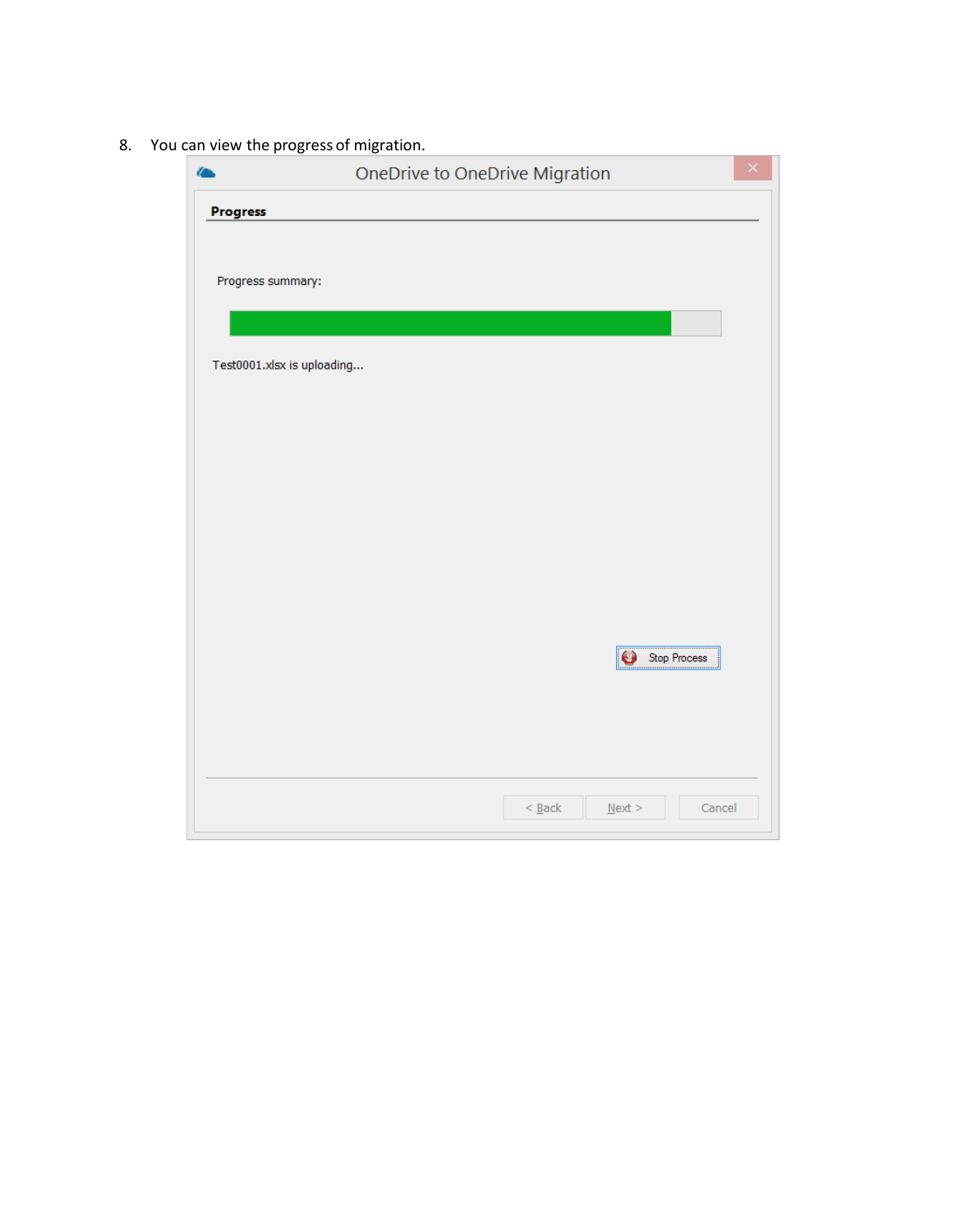9. Once the migration is over, you can view the process summary. Click Finish.

| Operation | Started at   | End at       | <b>Duration</b> | <b>Status</b>  | Sourc ^       |
|-----------|--------------|--------------|-----------------|----------------|---------------|
| Upload    | 7/22/2021 9: | 7/22/2021 9: | 2 secs          | <b>Success</b> | https:        |
| Upload    | 7/22/2021 9: | 7/22/2021 9: | 2 secs          | <b>Success</b> | https:        |
| Upload    | 7/22/2021 9: | 7/22/2021 9: | 2 secs          | <b>Success</b> | https:        |
| Upload    | 7/22/2021 9: | 7/22/2021 9: | Less than on    | <b>Success</b> | https:        |
| Upload    | 7/22/2021 9: | 7/22/2021 9: | Less than on    | <b>Success</b> | https:        |
| Upload    | 7/22/2021 9: | 7/22/2021 9: | Less than on    | <b>Success</b> | https:        |
| Upload    | 7/22/2021 9: | 7/22/2021 9: | Less than on    | <b>Success</b> | https:        |
| Upload    | 7/22/2021 9: | 7/22/2021 9: | 1 secs          | <b>Success</b> | https:        |
| Upload    | 7/22/2021 9: | 7/22/2021 9: | Less than on    | <b>Success</b> | https:        |
| Upload    | 7/22/2021 9: | 7/22/2021 9: | Less than on    | <b>Success</b> | https:        |
| Upload    | 7/22/2021 9: | 7/22/2021 9: | Less than on    | <b>Success</b> | https:        |
| Upload    | 7/22/2021 9: | 7/22/2021 9: | Less than on    | <b>Success</b> | https:        |
| Upload    | 7/22/2021 9: | 7/22/2021 9: | Less than on    | <b>Success</b> | https:        |
| Upload    | 7/22/2021 9: | 7/22/20219   | Less than on    | <b>Success</b> | https:        |
| Upload    | 7/22/2021 9: | 7/22/2021 9: | Less than on    | <b>Success</b> | https:        |
| Upload    | 7/22/2021 9: | 7/22/2021 9: | Less than on    | <b>Success</b> | https: $\vee$ |
| ≺         |              |              |                 |                | $\rightarrow$ |

Thus, we have successfully migrated data from OneDrive for work or school account to another OneDrive forwork or school account.

<end>